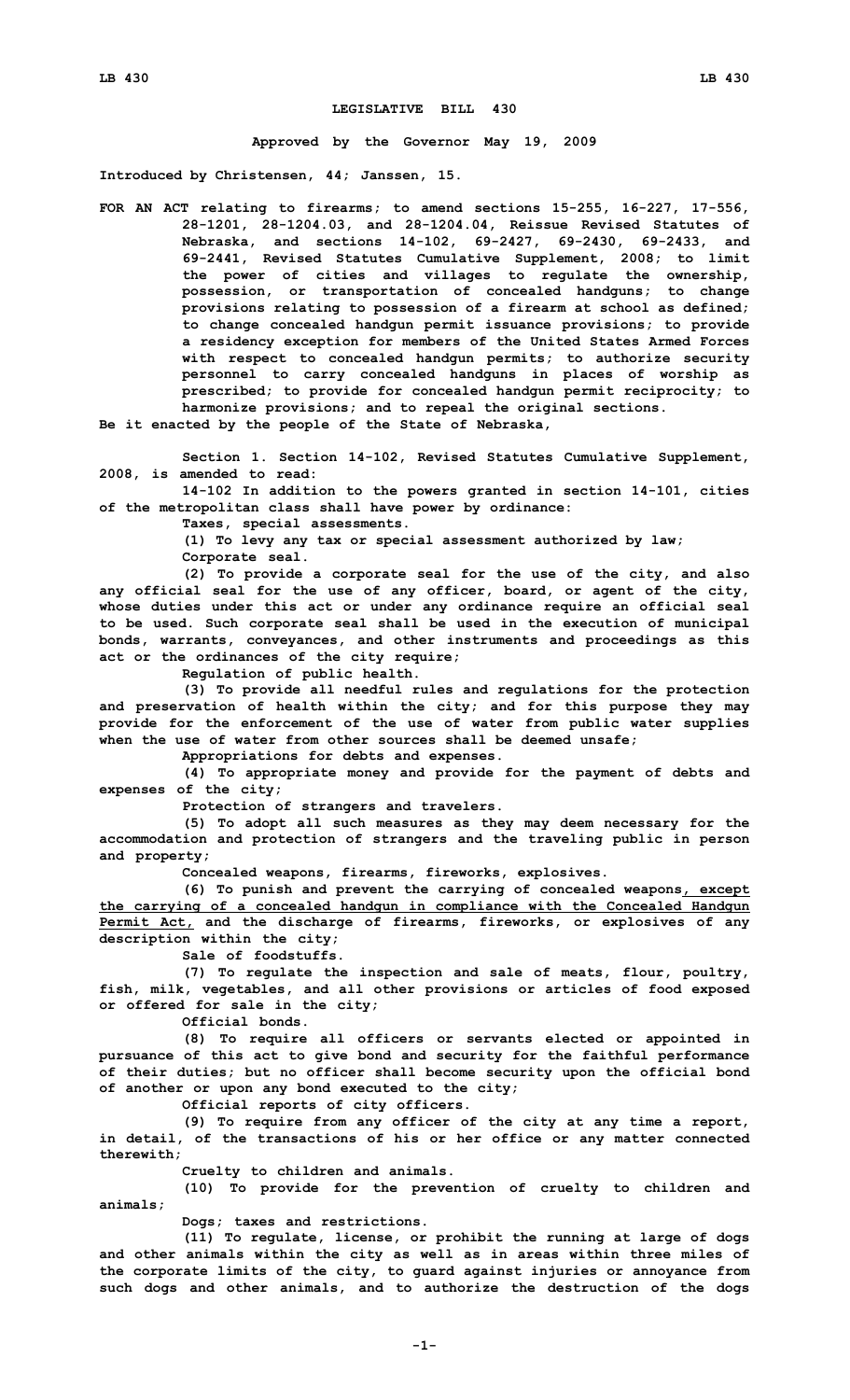**and other animals when running at large contrary to the provisions of any ordinance. Any licensing provision shall comply with subsection (2) of section 54-603 for service animals;**

**Cleaning sidewalks.**

**(12) To provide for keeping sidewalks clean and free from obstructions and accumulations, to provide for the assessment and collection of taxes on real estate and for the sale and conveyance thereof, and to pay the expenses of keeping the sidewalk adjacent to such real estate clean and free from obstructions and accumulations as herein provided;**

**Planting and trimming of trees; protection of birds.**

**(13) To provide for the planting and protection of shade or ornamental and useful trees upon the streets or boulevards, to assess the cost thereof to the extent of benefits upon the abutting property as <sup>a</sup> special assessment, and to provide for the protection of birds and animals and their nests; to provide for the trimming of trees located upon the streets and boulevards or when the branches of trees overhang the streets and boulevards when in the judgment of the mayor and council such trimming is made necessary to properly light such street or boulevard or to furnish proper police protection and to assess the cost thereof upon the abutting property as <sup>a</sup> special assessment;**

**Naming and numbering streets and houses.**

**(14) To provide for, regulate, and require the numbering or renumbering of houses along public streets or avenues; to care for and control and to name and rename streets, avenues, parks, and squares within the city;**

**Weeds.**

**(15) To require weeds and worthless vegetation growing upon any lot or piece of ground within the city to be cut and destroyed so as to abate any nuisance occasioned thereby, to prohibit and control the throwing, depositing, or accumulation of litter on any lot or piece of ground within the city and to require the removal thereof so as to abate any nuisance occasioned thereby, and if the owner fails to cut and destroy weeds and worthless vegetation or remove litter, or both, after notice as required by ordinance, to assess the cost thereof upon the lots or lands as <sup>a</sup> special assessment. The notice required to be given may be by publication in the official newspaper of the city and may be directed in general terms to the owners of lots and lands affected without naming such owners;**

**Animals running at large.**

**(16) To prohibit and regulate the running at large or the herding or driving of domestic animals, such as hogs, cattle, horses, sheep, goats, fowls, or animals of any kind or description within the corporate limits and provide for the impounding of all animals running at large, herded, or driven contrary to such prohibition; and to provide for the forfeiture and sale of animals impounded to pay the expense of taking up, caring for, and selling such impounded animals, including the cost of advertising and fees of officers;**

**Use of streets.**

**(17) To regulate the transportation of articles through the streets, to prevent injuries to the streets from overloaded vehicles, and to regulate the width of wagon tires and tires of other vehicles;**

**Playing on streets and sidewalks.**

**(18) To prevent or regulate the rolling of hoops, playing of ball, flying of kites, the riding of bicycles or tricycles, or any other amusement or practice having <sup>a</sup> tendency to annoy persons passing in the streets or on the sidewalks or to frighten teams or horses; to regulate the use of vehicles propelled by steam, gas, electricity, or other motive power, operated on the streets of the city;**

**Combustibles and explosives.**

**(19) To regulate or prohibit the transportation and keeping of gunpowder, oils, and other combustible and explosive articles;**

**Public sale of chattels on streets.**

**(20) To regulate, license, or prohibit the sale of domestic animals or of goods, wares, and merchandise at public auction on the streets, alleys, highways, or any public ground within the city;**

**Signs and obstruction in streets.**

**(21) To regulate and prevent the use of streets, sidewalks, and public grounds for signs, posts, awnings, awning posts, scales, or other like purposes; to regulate and prohibit the exhibition or carrying or conveying of banners, placards, advertisements, or the distribution or posting of advertisements or handbills in the streets or public grounds or upon the sidewalks;**

**Disorderly conduct.**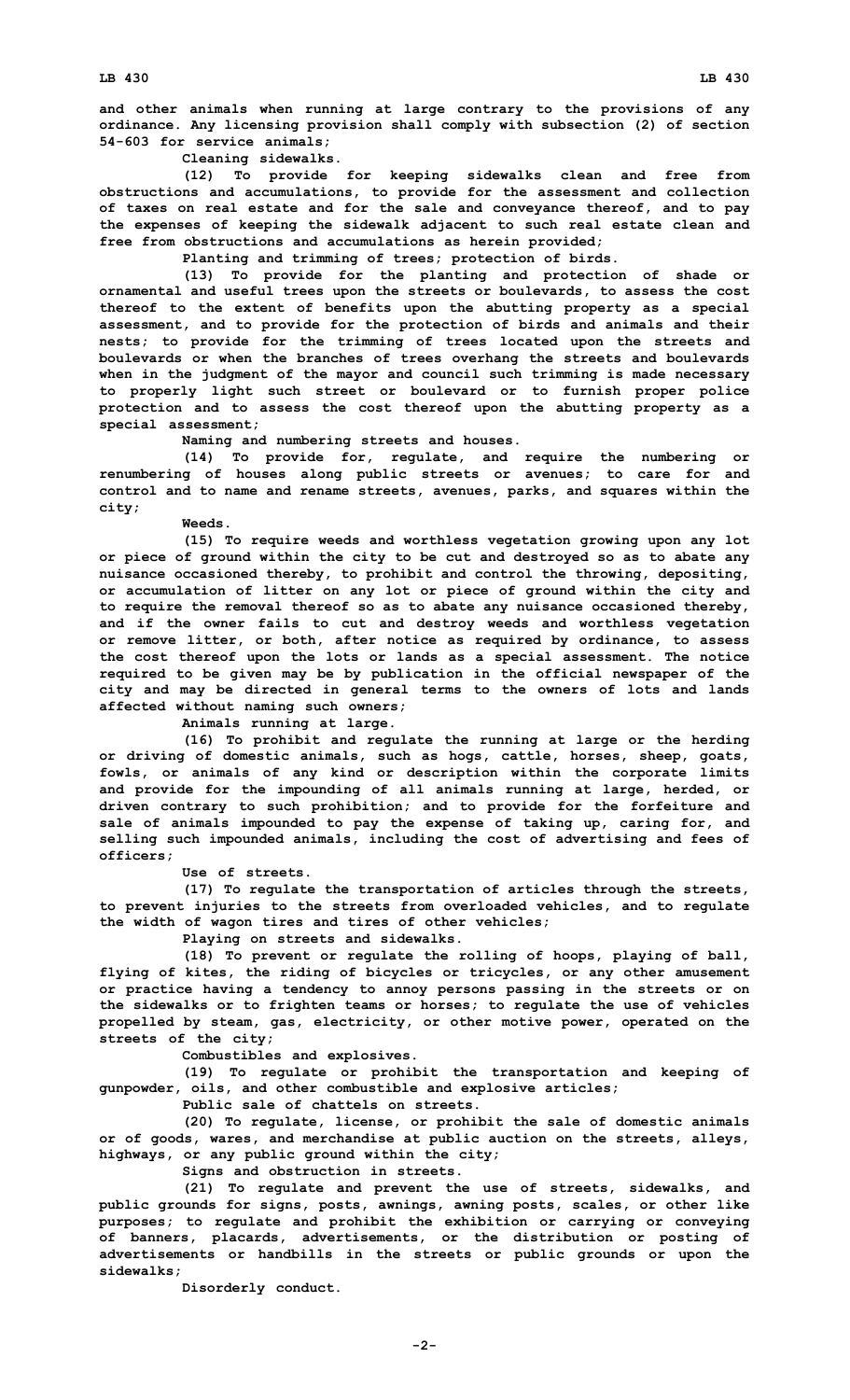**(22) To provide for the punishment of persons disturbing the peace and good order of the city by clamor and noise, intoxication, drunkenness, fighting, or using obscene or profane language in the streets or other public places or otherwise violating the public peace by indecent or disorderly conduct or by lewd and lascivious behavior;**

**Vagrants and tramps.**

**(23) To provide for the punishment of vagrants, tramps, common street beggars, common prostitutes, habitual disturbers of the peace, pickpockets, gamblers, burglars, thieves, or persons who practice any game, trick, or device with intent to swindle, persons who abuse their families, and suspicious persons who can give no reasonable account of themselves; and to punish trespassers upon private property;**

**Disorderly houses, gambling, offenses against public morals.**

**(24) To prohibit, restrain, and suppress tippling shops, houses of prostitution, opium joints, gambling houses, prize fighting, dog fighting, cock fighting, and other disorderly houses and practices, all games and gambling and desecration of the Sabbath, commonly called Sunday, and all kinds of indecencies; to regulate and license or prohibit the keeping and use of billiard tables, ten pins or ball alleys, shooting galleries, and other similar places of amusement; and to prohibit and suppress all lotteries and gift enterprises of all kinds under whatsoever name carried on, except that nothing in this subdivision shall be construed to apply to bingo, lotteries, lotteries by the sale of pickle cards, or raffles conducted in accordance with the Nebraska Bingo Act, the Nebraska Lottery and Raffle Act, the Nebraska Pickle Card Lottery Act, the Nebraska Small Lottery and Raffle Act, or the State Lottery Act;**

**Police regulation in general.**

**(25) To make and enforce all police regulations for the good government, general welfare, health, safety, and security of the city and the citizens thereof in addition to the police powers expressly granted herein; and in the exercise of the police power, to pass all needful and proper ordinances and impose fines, forfeitures, penalties, and imprisonment at hard labor for the violation of any ordinance, and to provide for the recovery, collection, and enforcement thereof; and in default of payment to provide for confinement in the city or county prison, workhouse, or other place of confinement with or without hard labor as may be provided by ordinance;**

**Fast driving on streets.**

**(26) To prevent horseracing and immoderate driving or riding on the street and to compel persons to fasten their horses or other animals attached to vehicles while standing in the streets;**

**Libraries, art galleries, and museums.**

**(27) To establish and maintain public libraries, reading rooms, art galleries, and museums and to provide the necessary grounds or buildings therefor; to purchase books, papers, maps, manuscripts, works of art, and objects of natural or of scientific curiosity, and instruction therefor; to receive donations and bequests of money or property for the same in trust or otherwise and to pass necessary bylaws and regulations for the protection and government of the same;**

**Hospitals, workhouses, jails, firehouses, etc.; garbage disposal.**

**(28) To erect, designate, establish, maintain, and regulate hospitals or workhouses, houses of correction, jails, station houses, fire engine houses, asphalt repair plants, and other necessary buildings; and to erect, designate, establish, maintain, and regulate plants for the removal, disposal, or recycling of garbage and refuse or to make contracts for garbage and refuse removal, disposal, or recycling, or all of the same, and to charge equitable fees for such removal, disposal, or recycling, or all of the same, except as hereinafter provided. The fees collected pursuant to this subdivision shall be credited to <sup>a</sup> single fund to be used exclusively by the city for the removal, disposal, or recycling of garbage and refuse, or all of the same, including any costs incurred for collecting the fee. Before any contract for such removal, disposal, or recycling is let, the city council shall make specifications therefor, bids shall be advertised for as now provided by law, and the contract shall be let to the lowest and best bidder, who shall furnish bond to the city conditioned upon his or her carrying out the terms of the contract, the bond to be approved by the city council. Nothing in this act, and no contract or regulation made by the city council, shall be so construed as to prohibit any person, firm, or corporation engaged in any business in which garbage or refuse accumulates as <sup>a</sup> byproduct from selling, recycling, or otherwise disposing of his, her, or its garbage or refuse or hauling such garbage or refuse through the streets and alleys under such uniform and reasonable regulations as the city council may by ordinance prescribe for the removal and hauling of garbage or refuse;**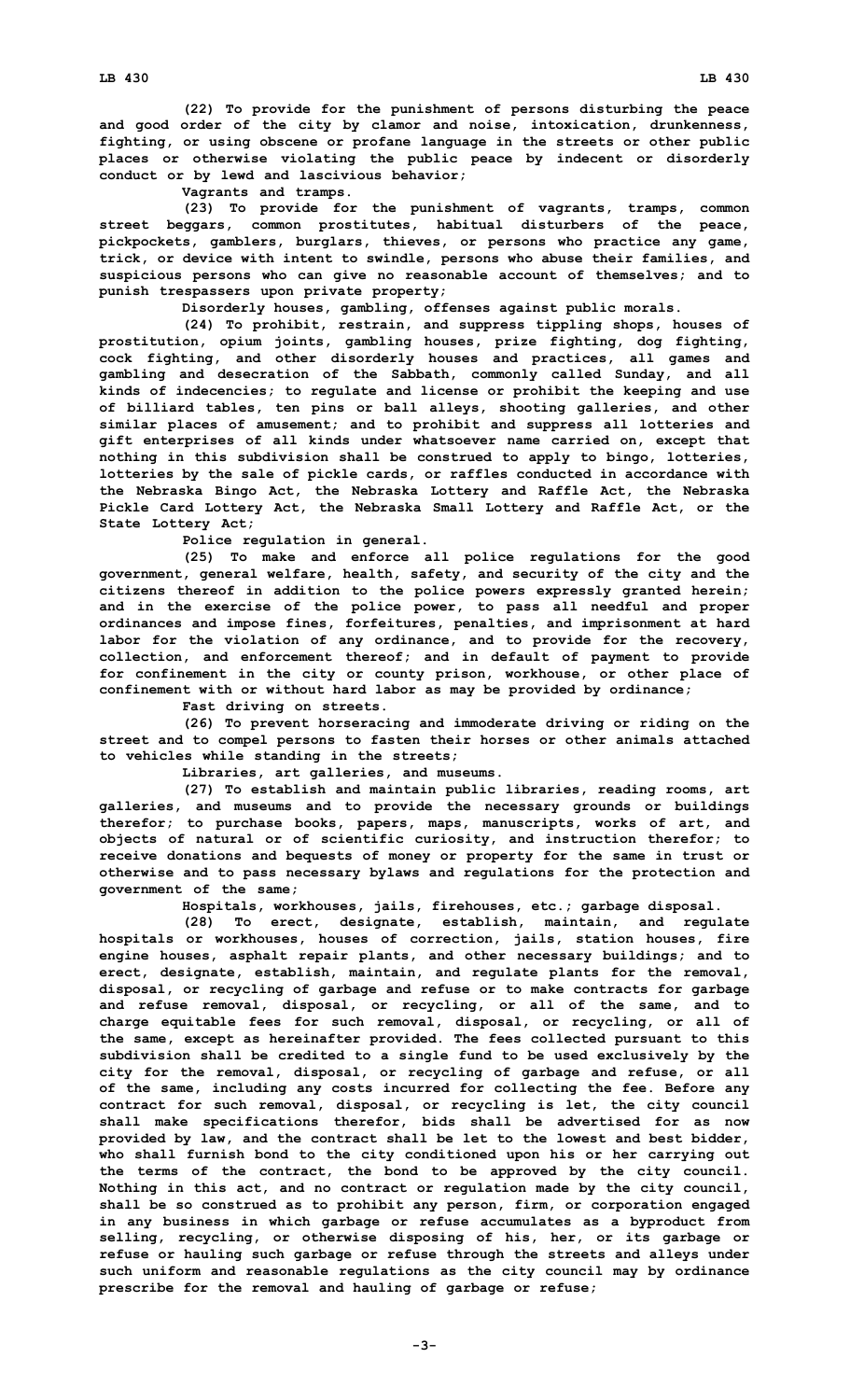**Market places.**

**(29) To erect and establish market houses and market places and to provide for the erection of all other useful and necessary buildings for the use of the city and for the protection and safety of all property owned by the city; and such market houses and market places and buildings aforesaid may be located on any street, alley, or public ground or on land purchased for such purpose;**

**Cemeteries, registers of births and deaths.**

**(30) To prohibit the establishment of additional cemeteries within the limits of the city, to regulate the registration of births and deaths, to direct the keeping and returning of bills of mortality, and to impose penalties on physicians, sextons, and others for any default in the premises; Plumbing, etc., inspection.**

**(31) To provide for the inspection of steam boilers, electric light appliances, pipefittings, and plumbings, to regulate their erection and construction, to appoint inspectors, and to declare their powers and duties, except as herein otherwise provided;**

**Fire limits and fire protection.**

**(32) To prescribe fire limits and regulate the erection of all buildings and other structures within the corporate limits; to provide for the removal of any buildings or structures or additions thereto erected contrary to such regulations, to provide for the removal of dangerous buildings, and to provide that wooden buildings shall not be erected or placed or repaired in the fire limits; but such ordinance shall not be suspended or modified by resolution nor shall exceptions be made by ordinance or resolution in favor of any person, firm, or corporation or concerning any particular lot or building; to direct that all and any building within such fire limits, when the same shall have been damaged by fire, decay, or otherwise, to the extent of fifty percent of the value of <sup>a</sup> similar new building above the foundation, shall be torn down or removed; and to prescribe the manner of ascertaining such damages and to assess the cost of removal of any building erected or existing contrary to such regulations or provisions, against the lot or real estate upon which such building or structure is located or shall be erected, or to collect such costs from the owner of any such building or structure and enforce such collection by civil action in any court of competent jurisdiction;**

**Building regulations.**

**(33) To regulate the construction, use, and maintenance of party walls, to prescribe and regulate the thickness, strength, and manner of constructing stone, brick, wood, or other buildings and the size and shape of brick and other material placed therein, to prescribe and regulate the construction and arrangement of fire escapes and the placing of iron and metallic shutters and doors therein and thereon, and to provide for the inspection of elevators and hoist-way openings to avoid accidents; to prescribe, regulate, and provide for the inspection of all plumbing, pipefitting, or sewer connections in all houses or buildings now or hereafter erected; to regulate the size, number, and manner of construction of halls, doors, stairways, seats, aisles, and passageways of theaters, tenement houses, audience rooms, and all buildings of <sup>a</sup> public character, whether now built or hereafter to be built, so that there may be convenient, safe, and speedy exit in case of fire; to prevent the dangerous construction and condition of chimneys, fireplaces, hearths, stoves, stovepipes, ovens, boilers, and heating appliances used in or about any building or <sup>a</sup> manufactory and to cause the same to be removed or placed in safe condition when they are considered dangerous; to regulate and prevent the carrying on of manufactures dangerous in causing and promoting fires; to prevent the deposit of ashes in unsafe places and to cause such buildings and enclosures as may be in <sup>a</sup> dangerous state to be put in <sup>a</sup> safe condition; to prevent the disposing of and delivery or use in any building or other structure, of soft, shelly, or imperfectly burned brick or other unsuitable building material within the city limits and provide for the inspection of the same; to provide for the abatement of dense volumes of smoke; to regulate the construction of areaways, stairways, and vaults and to regulate partition fences; to enforce proper heating and ventilation of buildings used for schools, workhouses, or shops of every class in which labor is employed or large numbers of persons are liable to congregate;**

**Warehouses and street railways.**

**(34) To regulate levees, depots and depot grounds, and places for storing freight and goods and to provide for and regulate the laying of tracks and the passage of steam or other railways through the streets, alleys, and public grounds of the city;**

**Lighting railroad property.**

**(35) To require the lighting of any railway within the city, the**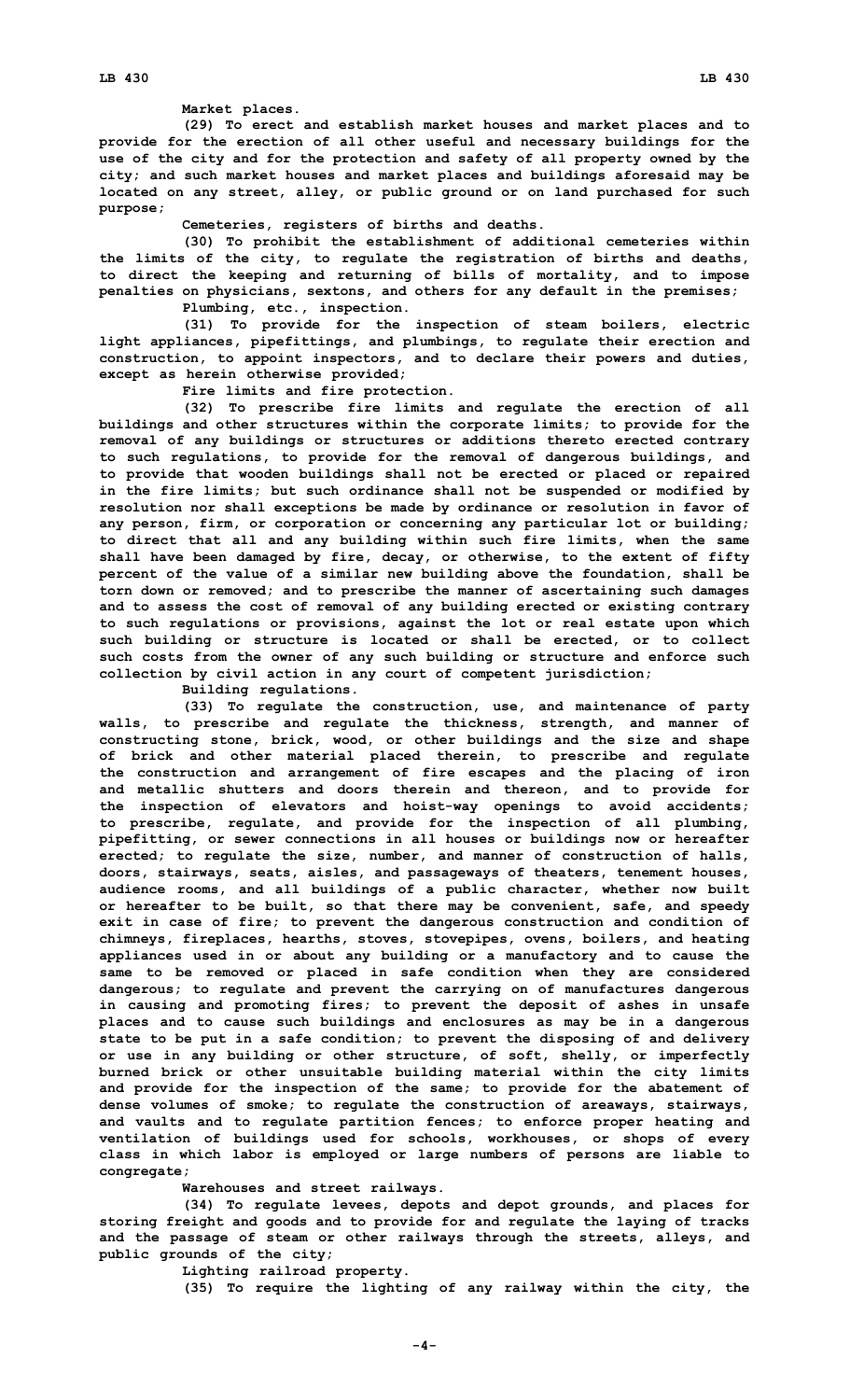**cars of which are propelled by steam, and to fix and determine the number, size, and style of lampposts, burners, lamps, and all other fixtures and apparatus necessary for such lighting and the points of location for such lampposts; and in case any company owning or operating such railways shall fail to comply with such requirements, the council may cause the same to be done and may assess the expense thereof against such company, and the same shall constitute <sup>a</sup> lien upon any real estate belonging to such company and lying within such city and may be collected in the same manner as taxes for general purposes;**

**City publicity.**

**(36) To provide for necessary publicity and to appropriate money for the purpose of advertising the resources and advantages of the city;**

**Offstreet parking.**

**(37) To erect, establish, and maintain offstreet parking areas on publicly owned property located beneath any elevated segment of the National System of Interstate and Defense Highways or portion thereof, or public property title to which is in the city on May 12, 1971, or property owned by the city and used in conjunction with and incidental to city-operated facilities, and to regulate parking thereon by time limitation devises or by lease;**

**Public passenger transportation systems.**

**(38) To acquire, by the exercise of the power of eminent domain or otherwise, lease, purchase, construct, own, maintain, operate, or contract for the operation of public passenger transportation systems, excluding taxicabs and railroad systems, including all property and facilities required therefor, within and without the limits of the city, to redeem such property from prior encumbrance in order to protect or preserve the interest of the city therein, to exercise all powers granted by the Constitution of Nebraska and laws of the State of Nebraska or exercised by or pursuant to <sup>a</sup> home rule charter adopted pursuant thereto, including but not limited to receiving and accepting from the government of the United States or any agency thereof, from the State of Nebraska or any subdivision thereof, and from any person or corporation donations, devises, gifts, bequests, loans, or grants for or in aid of the acquisition, operation, and maintenance of such public passenger transportation systems and to administer, hold, use, and apply the same for the purposes for which such donations, devises, gifts, bequests, loans, or grants may have been made, to negotiate with employees and enter into contracts of employment, to employ by contract or otherwise individuals singularly or collectively, to enter into agreements authorized under the Interlocal Cooperation Act or the Joint Public Agency Act, to contract with an operating and management company for the purpose of operating, servicing, and maintaining any public passenger transportation systems any city of the metropolitan class shall acquire under the provisions of this act, and to exercise such other and further powers as may be necessary, incident, or appropriate to the powers of such city; and**

**Regulation of air quality.**

**(39) In addition to powers conferred elsewhere in the laws of the state and notwithstanding any other law of the state, to implement and enforce an air pollution control program within the corporate limits of the city under subdivision (23) of section 81-1504 or subsection (1) of section 81-1528, which program shall be consistent with the federal Clean Air Act, as amended, 42 U.S.C. 7401 et seq. Such powers shall include without limitation those involving injunctive relief, civil penalties, criminal fines, and burden of proof. Nothing in this section shall preclude the control of air pollution by resolution, ordinance, or regulation not in actual conflict with the state air pollution control regulations.**

**Sec. 2. Section 15-255, Reissue Revised Statutes of Nebraska, is amended to read:**

**15-255 <sup>A</sup> primary city of the primary class may prohibit riots, routs, noise, or disorderly assemblies; prevent use of firearms, rockets, powder, fireworks, or other dangerous and combustible material; prohibit carrying of concealed weapons, except the carrying of <sup>a</sup> concealed handgun in compliance with the Concealed Handgun Permit Act; arrest, punish, fine, or set at work on streets or elsewhere vagrants and persons found without visible means of support or legitimate business; regulate and prevent the transportation of gunpowder or combustible articles, tar, pitch, rosin,**  $resin, coal, oil, benzine, turnentine, hemp, cothon, nitroglycerine, dynamic,$ </u> **petroleum or its products, or other explosives or inflammables; regulate use of lights in stables, shops, or other places, and building of bonfires; and regulate and prohibit the piling of building material or any excavation or obstruction of the streets.**

**Sec. 3. Section 16-227, Reissue Revised Statutes of Nebraska, is**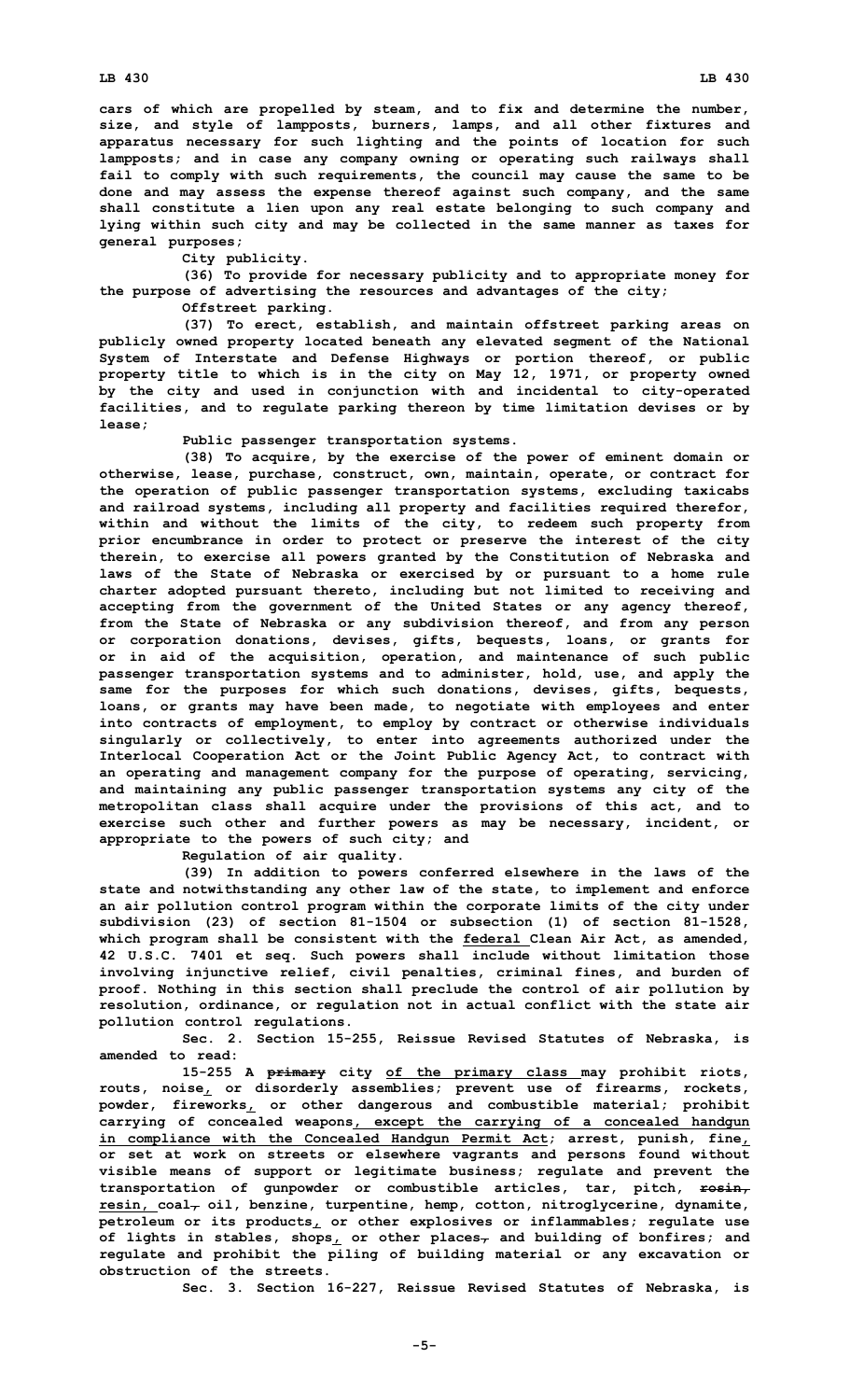**LB 430 LB 430**

**amended to read:**

**16-227 <sup>A</sup> city of the first class may prevent and restrain riots, routs, noises, disturbances, breach of the peace, or disorderly assemblies in any street, house, or place in the city; regulate, punish, and prevent the discharge of firearms, rockets, powder, fireworks, or any other dangerous combustible material in the streets, lots, grounds, and alleys or about or in the vicinity of any buildings; regulate, prevent, and punish the carrying of concealed weapons, except the carrying of <sup>a</sup> concealed handgun in compliance with the Concealed Handgun Permit Act; arrest, regulate, punish, fine, or set at work on the streets, or elsewhere, all vagabonds and persons found in said the city without visible means of support or some legitimate business; regulate and prevent the transportation or storage of gunpowder or other explosive or combustible articles, tar, pitch, resin, coal oil, benzine, turpentine, hemp, cotton, nitroglycerine, dynamite, petroleum or any other productions thereof, and other materials of like nature, the use of lights in stables, shops, or other places, and the building of bonfires; and regulate and prohibit the piling of building material or any excavation or obstruction in the street.**

**Sec. 4. Section 17-556, Reissue Revised Statutes of Nebraska, is amended to read:**

**17-556 Second-class cities Cities of the second class and villages shall have power to prevent and restrain riots, routs, noises, disturbances, or disorderly assemblages; to regulate, prevent, restrain, or remove nuisances in residential parts of municipalities and to designate what shall be considered <sup>a</sup> nuisance; to regulate, punish, and prevent the discharge of firearms, rockets, powder, fireworks, or any other dangerous combustible material in the streets, lots, grounds, alleys, or about or in the vicinity of any buildings; to regulate, prevent, and punish the carrying of concealed weapons, except the carrying of <sup>a</sup> concealed handgun in compliance with the Concealed Handgun Permit Act; and to arrest, regulate, punish, fine, or set at work on the streets, or elsewhere, all vagrants and persons found without means of support or some legitimate business.**

**Sec. 5. Cities and villages shall not have the power to regulate the ownership, possession, or transportation of <sup>a</sup> concealed handgun, as such ownership, possession, or transportation is authorized under the Concealed Handgun Permit Act, except as expressly provided by state law. Any existing city or village ordinance, permit, or regulation regulating the ownership, possession, or transportation of <sup>a</sup> concealed handgun, as such ownership, possession, or transportation is authorized under the act, is declared to be null and void as against any permitholder possessing <sup>a</sup> valid permit under the act.**

**Sec. 6. Section 28-1201, Reissue Revised Statutes of Nebraska, is amended to read:**

**28-1201 For purposes of sections 28-1201 to 28-1212, unless the context otherwise requires:**

**(1) Firearm shall mean means any weapon which is designed to or may readily be converted to expel any projectile by the action of an explosive or frame or receiver of any such weapon;**

**(2) Fugitive from justice shall mean means any person who has fled or is fleeing from any peace officer to avoid prosecution or incarceration for <sup>a</sup> felony;**

**(3) Juvenile shall mean means any person under the age of eighteen years;**

**(4) Knife shall mean means any dagger, dirk, knife, or stiletto with <sup>a</sup> blade over three and one-half inches in length or any other dangerous instrument capable of inflicting cutting, stabbing, or tearing wounds;**

**(5) Knuckles and brass or iron knuckles shall mean means any instrument that consists of finger rings or guards made of <sup>a</sup> hard substance and that is designed, made, or adapted for the purpose of inflicting serious bodily injury or death by striking <sup>a</sup> person with <sup>a</sup> fist enclosed in the knuckles;**

**(6) Machine gun shall mean means any firearm, whatever its size and usual designation, that shoots automatically more than one shot, without manual reloading, by <sup>a</sup> single function of the trigger;**

**(7) School means <sup>a</sup> public, private, denominational, or parochial elementary, vocational, or secondary school, <sup>a</sup> private postsecondary career school as defined in section 85-1603, <sup>a</sup> community college, <sup>a</sup> public or private college, <sup>a</sup> junior college, or <sup>a</sup> university;**

**(7) (8) Short rifle shall mean means <sup>a</sup> rifle having <sup>a</sup> barrel less than sixteen inches long or an overall length of less than twenty-six inches; and**

**(8) (9) Short shotgun shall mean means <sup>a</sup> shotgun having <sup>a</sup> barrel**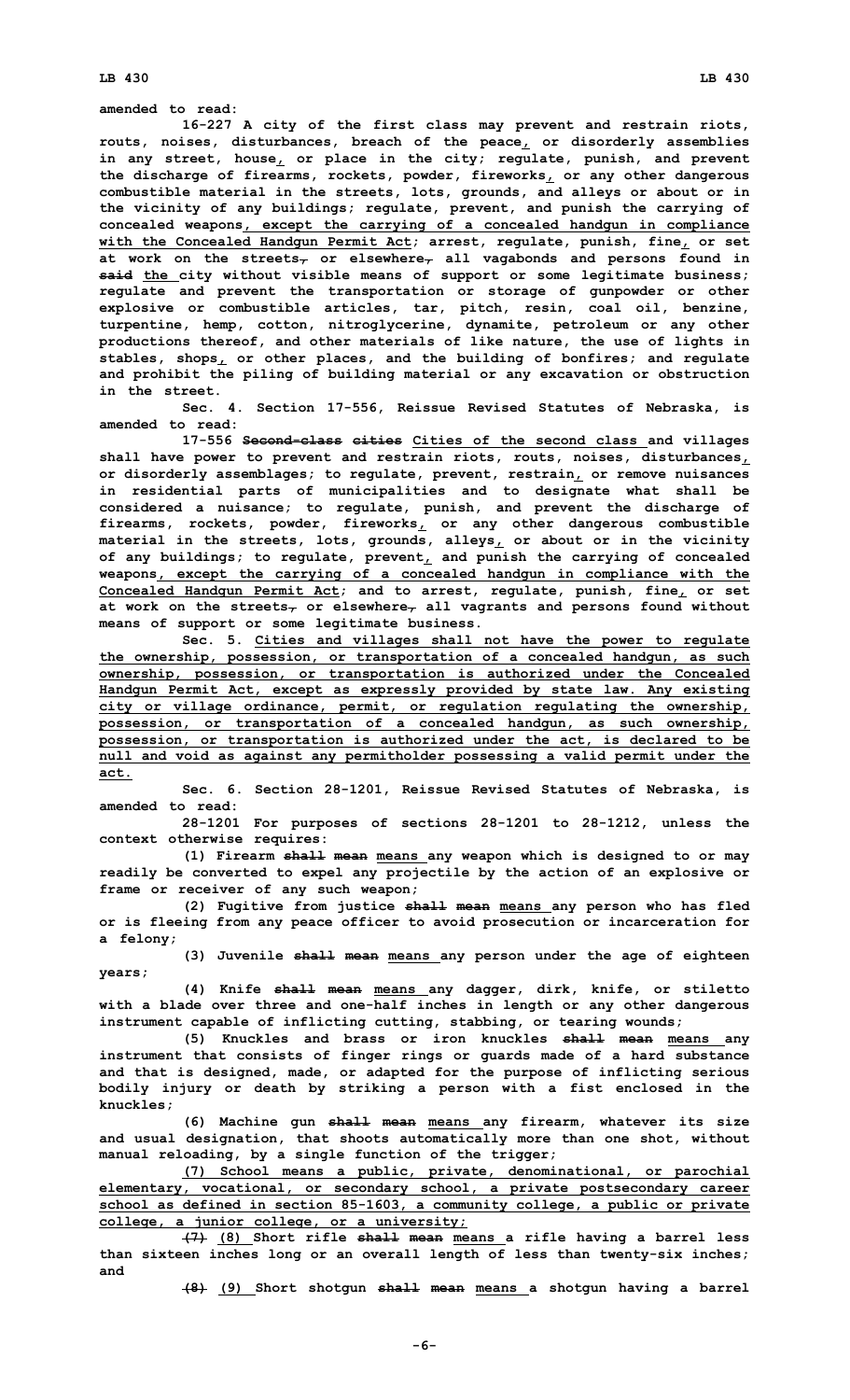**or barrels less than eighteen inches long or an overall length of less than twenty-six inches.**

**Sec. 7. Section 28-1204.03, Reissue Revised Statutes of Nebraska, is amended to read:**

**28-1204.03 The Legislature finds that:**

**(1) Increased violence in at schools has become <sup>a</sup> national, state, and local problem;**

**(2) Increased violence and the threat of violence has <sup>a</sup> grave and detrimental impact on the educational process in Nebraska schools;**

**(3) Increased violence has caused fear and concern among not only the schools and students but the public at large;**

**(4) Firearms have contributed greatly to the increase of fear and concern among our citizens;**

**(5) Schools have <sup>a</sup> duty to protect their students and provide an environment which promotes and provides an education in <sup>a</sup> nonthreatening manner;**

**(6) An additional danger of firearms in at schools is the risk of accidental discharge and harm to students and staff;**

**(7) Firearms are an immediate and inherently dangerous threat to the safety and well-being of an educational setting; and**

**(8) The ability to confiscate and remove firearms quickly from school grounds is <sup>a</sup> legitimate and necessary tool to protect students and the educational process.**

**Sec. 8. Section 28-1204.04, Reissue Revised Statutes of Nebraska, is amended to read:**

**28-1204.04 (1) Any person who possesses <sup>a</sup> firearm in <sup>a</sup> school, on school grounds, in <sup>a</sup> school-owned vehicle, or at <sup>a</sup> school-sponsored activity or athletic event shall be is guilty of the offense of unlawful possession of <sup>a</sup> firearm on at <sup>a</sup> school. grounds. Unlawful possession of <sup>a</sup> firearm on at <sup>a</sup> school grounds is <sup>a</sup> Class II misdemeanor. This subsection shall not apply to (a) the issuance of firearms to or possession by members of the armed forces of the United States, active or reserve, National Guard of this state, or Reserve Officers Training Corps or peace officers or other duly authorized law enforcement officers when on duty or training, (b) firearms which may lawfully be possessed by the person receiving instruction, for instruction under the immediate supervision of an adult instructor, or (c) (c) firearms which may lawfully be possessed by <sup>a</sup> member of <sup>a</sup> college or university rifle team, within the scope of such person's duties as <sup>a</sup> member of the team, (d) firearms which may lawfully be possessed by <sup>a</sup> person employed by <sup>a</sup> college or university in this state as part of an agriculture or <sup>a</sup> natural resources program of such college or university, within the scope of such person's employment, (e) firearms contained within <sup>a</sup> private vehicle operated by <sup>a</sup> nonstudent adult which are not loaded and (i) are encased or (ii) are in <sup>a</sup> locked firearm rack that is on <sup>a</sup> motor vehicle, or (f) <sup>a</sup> handgun carried as <sup>a</sup> concealed handgun by <sup>a</sup> valid holder of <sup>a</sup> permit issued under the Concealed Handgun Permit Act in <sup>a</sup> vehicle or on his or her person while riding in or on <sup>a</sup> vehicle into or onto any parking area, which is open to the public and used by <sup>a</sup> school if, prior to exiting the vehicle, the handgun is locked inside the glove box, trunk, or other compartment of the vehicle, <sup>a</sup> storage box securely attached to the vehicle, or, if the vehicle is <sup>a</sup> motorcycle, <sup>a</sup> hardened compartment securely attached to the motorcycle while the vehicle is in or on such parking area, except as prohibited by federal law. For purposes of this subsection, encased shall mean means enclosed in <sup>a</sup> case that is expressly made for the purpose of containing <sup>a</sup> firearm and that is completely zipped, snapped, buckled, tied, or otherwise fastened with no part of the firearm exposed.**

**(2) Any firearm possessed in violation of subsection (1) of this section in <sup>a</sup> school, on school grounds, in <sup>a</sup> school-owned vehicle, or at <sup>a</sup> school-sponsored activity or athletic event shall be confiscated without warrant by <sup>a</sup> peace officer or may be confiscated without warrant by school administrative or teaching personnel. Any firearm confiscated by school administrative or teaching personnel shall be delivered to <sup>a</sup> peace officer as soon as practicable.**

**(3) Any firearm confiscated by or given to <sup>a</sup> peace officer pursuant to subsection (2) of this section shall be declared <sup>a</sup> common nuisance and shall be held by the peace officer prior to his or her delivery of the firearm to the property division of the law enforcement agency which employs the peace officer. The property division of such law enforcement agency shall hold such firearm for as long as the firearm is needed as evidence. After the firearm is no longer needed as evidence it shall be destroyed in such manner as the court may direct.**

**(4) Whenever <sup>a</sup> firearm is confiscated and held pursuant to this**

**-7-**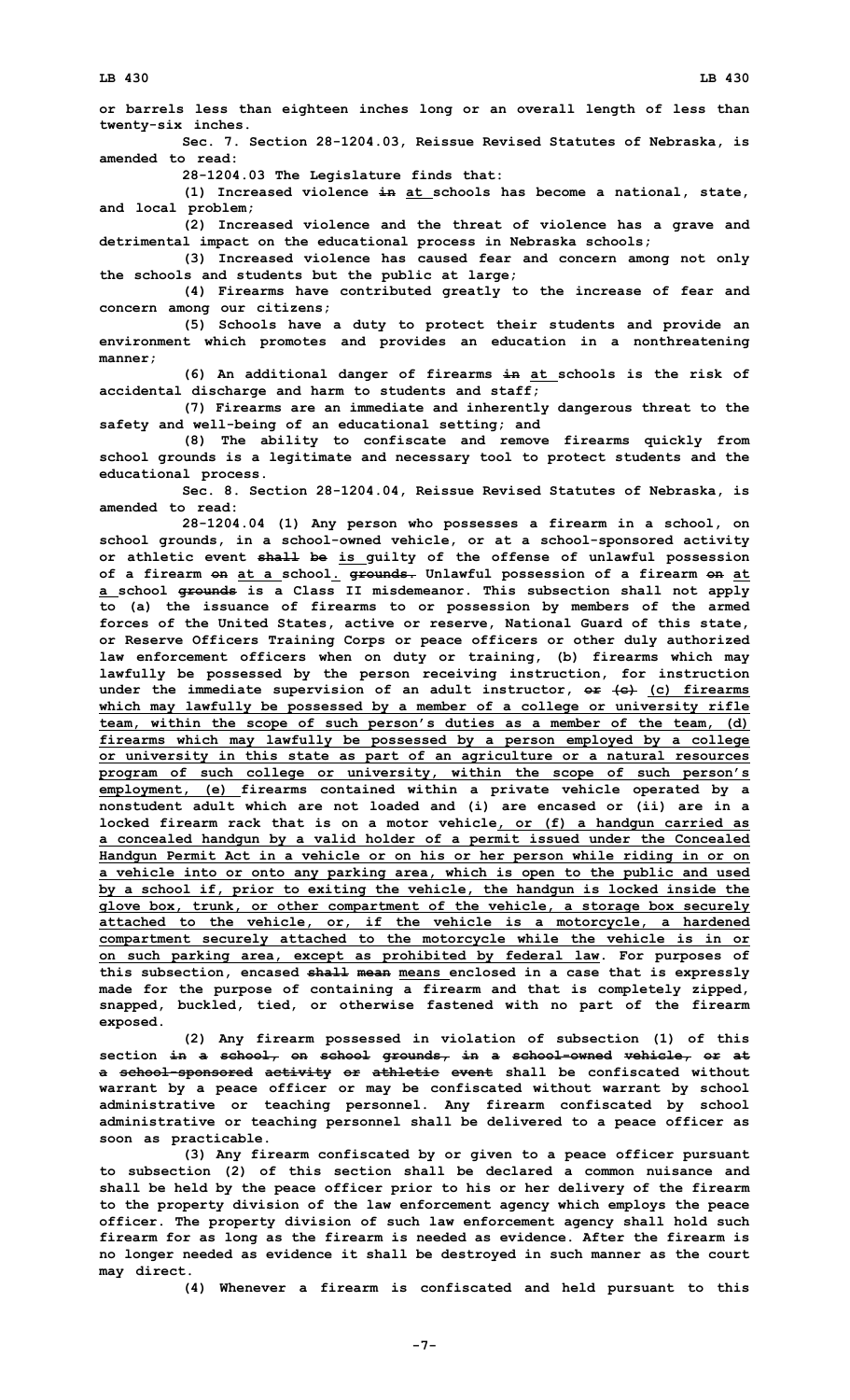## **LB 430 LB 430**

**section or section 28-1204.02, the peace officer who received such firearm shall cause to be filed within ten days after the confiscation <sup>a</sup> petition for destruction of such firearm. The petition shall be filed in the district court of the county in which the confiscation is made. The petition shall describe the firearm held, state the name of the owner, if known, allege the essential elements of the violation which caused the confiscation, and conclude with <sup>a</sup> prayer for disposition and destruction in such manner as the court may direct. At any time after the confiscation of the firearm and prior to court disposition, the owner of the firearm seized may petition the district court of the county in which the confiscation was made for possession of the firearm. The court shall release the firearm to such owner only if the claim of ownership can reasonably be shown to be true and either (a) the owner of the firearm can show that the firearm was taken from his or her property or place of business unlawfully or without the knowledge and consent of the owner and that such property or place of business is different from that of the person from whom the firearm was confiscated or (b) the owner of the firearm is acquitted of the charge of unlawful possession of <sup>a</sup> revolver in violation of section 28-1204, unlawful transfer of <sup>a</sup> firearm to <sup>a</sup> juvenile, or unlawful possession of <sup>a</sup> firearm on at <sup>a</sup> school. grounds. No firearm having significant antique value or historical significance as determined by the Nebraska State Historical Society shall be destroyed. If <sup>a</sup> firearm has significant antique value or historical significance, it shall be sold at auction and the proceeds deposited in the permanent school fund. shall be remitted to the State Treasurer for distribution in accordance with Article VII, section 5, of the Constitution of Nebraska.**

**Sec. 9. Section 69-2427, Revised Statutes Cumulative Supplement, 2008, is amended to read:**

**69-2427 Sections 69-2427 to 69-2447 and section 13 of this act shall be known and may be cited as the Concealed Handgun Permit Act.**

**Sec. 10. Section 69-2430, Revised Statutes Cumulative Supplement, 2008, is amended to read:**

**69-2430 (1) Application for <sup>a</sup> permit to carry <sup>a</sup> concealed handgun shall be made in person at any Nebraska State Patrol Troop Headquarters or office provided by the patrol for purposes of accepting such an application. The applicant shall present <sup>a</sup> current Nebraska motor vehicle operator's license, Nebraska-issued state identification card, or military identification card and shall submit two legible sets of fingerprints for <sup>a</sup> criminal history record information check pursuant to section 69-2431. The application shall be made on <sup>a</sup> form prescribed by the Superintendent of Law Enforcement and Public Safety. The application shall state the applicant's full name, social security number, motor vehicle operator's license number or state identification card number, address, and date of birth and contain the applicant's signature and shall include space for the applicant to affirm that he or she meets each and every one of the requirements set forth in section 69-2433. The applicant shall attach to the application proof of training and proof of vision as required in subdivision (3) of section 69-2433.**

**(2) <sup>A</sup> person applying for <sup>a</sup> permit to carry <sup>a</sup> concealed handgun who gives false information or offers false evidence of his or her identity is guilty of <sup>a</sup> Class IV felony.**

**(3) The (3)(a) Until January 1, 2010, the permit to carry <sup>a</sup> concealed handgun shall be issued by the Nebraska State Patrol within five business days after completion of the applicant's criminal history record information check, if the applicant has complied with this section and has met all the requirements of section 69-2433.**

**(b) Beginning January 1, 2010, the permit to carry <sup>a</sup> concealed handgun shall be issued by the Nebraska State Patrol within forty-five days after the date an application for the permit has been made by the applicant if the applicant has complied with this section and has met all the requirements of section 69-2433.**

**(4) An applicant denied <sup>a</sup> permit to carry <sup>a</sup> concealed handgun may appeal to the district court of the judicial district of the county in which he or she resides or the county in which he or she applied for the permit pursuant to the Administrative Procedure Act.**

**Sec. 11. Section 69-2433, Revised Statutes Cumulative Supplement, 2008, is amended to read:**

**69-2433 An applicant shall:**

**(1) Be at least twenty-one years of age;**

**(2) Not be prohibited from purchasing or possessing <sup>a</sup> handgun by 18 U.S.C. 922, as such section existed on January 1, 2005;**

**(3) Possess the same powers of eyesight as required under section 60-4,118 for <sup>a</sup> Class O operator's license. If an applicant does not possess <sup>a</sup> current Nebraska motor vehicle operator's license, the applicant may present**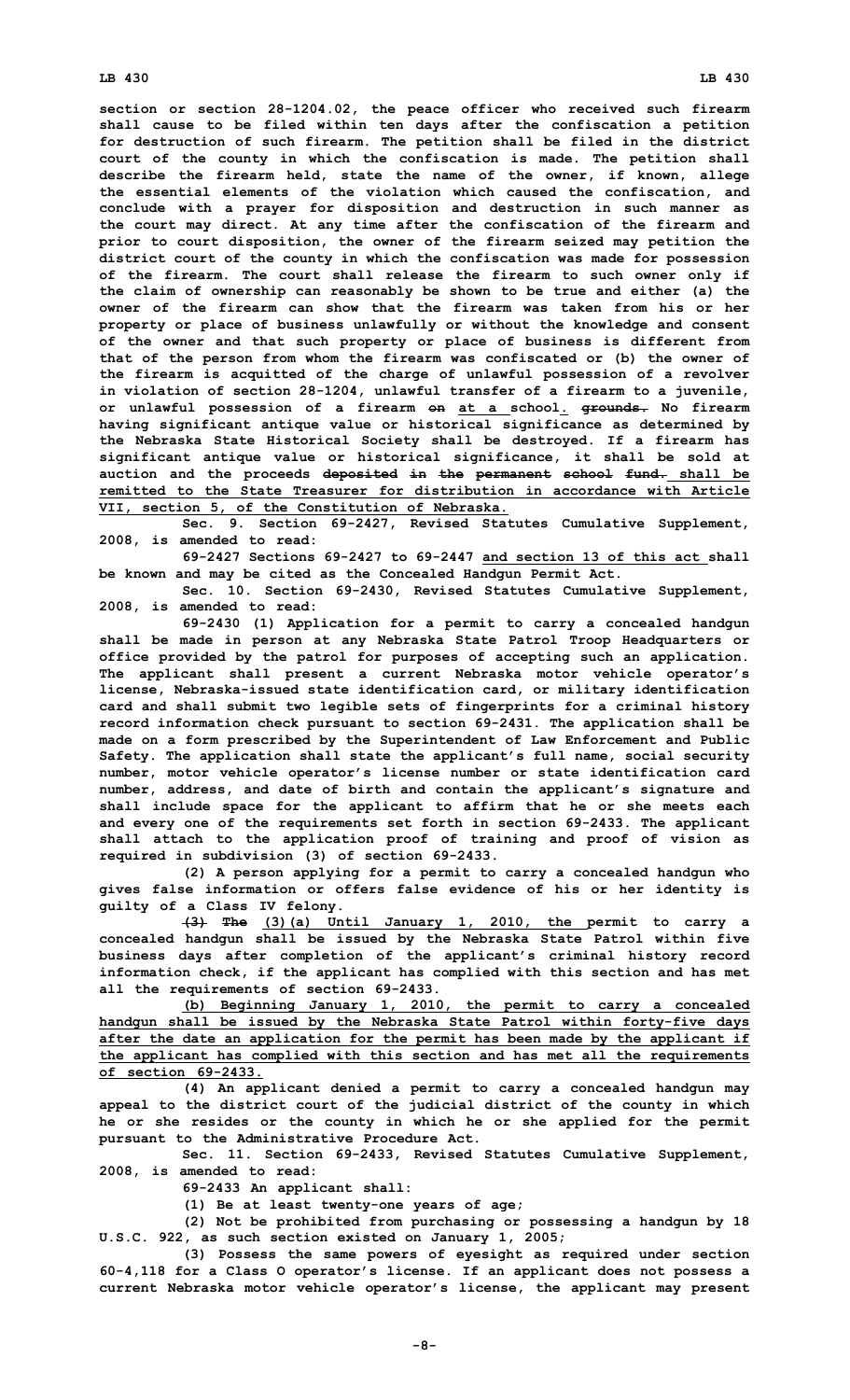**<sup>a</sup> current optometrist's or ophthalmologist's statement certifying the vision reading obtained when testing the applicant. If such certified vision reading meets the vision requirements prescribed by section 60-4,118 for <sup>a</sup> Class O operator's license, the vision requirements of this subdivision shall have been met;**

**(4) Not have pled guilty to, not have pled nolo contendere to, or not have been convicted of <sup>a</sup> felony or <sup>a</sup> crime of violence under the laws of this state or under the laws of any other jurisdiction;**

**(5) Not have been found in the previous ten years to be <sup>a</sup> mentally ill and dangerous person under the Nebraska Mental Health Commitment Act or <sup>a</sup> similar law of another jurisdiction or not be currently adjudged mentally incompetent;**

**(6) (6)(a) Have been <sup>a</sup> resident of this state for at least one hundred eighty days. For purposes of this section, resident does not include an applicant who maintains <sup>a</sup> residence in another state and claims that residence for voting or tax purposes except as provided in subdivision (b) of this subdivision; or**

**(b) If an applicant is <sup>a</sup> member of the United States Armed Forces, such applicant shall be considered <sup>a</sup> resident of this state for purposes of this section after he or she has been stationed at <sup>a</sup> military installation in this state pursuant to permanent duty station orders even though he or she maintains <sup>a</sup> residence in another state and claims that residence for voting or tax purposes;**

**(7) Have had no violations of any law of this state relating to firearms, unlawful use of <sup>a</sup> weapon, or controlled substances or of any similar laws of another jurisdiction in the ten years preceding the date of application;**

**(8) Not be on parole, probation, house arrest, or work release;**

**(9) Be <sup>a</sup> citizen of the United States; and**

**(10) Provide proof of training.**

**Sec. 12. Section 69-2441, Revised Statutes Cumulative Supplement, 2008, is amended to read:**

**69-2441 (1)(a) <sup>A</sup> permitholder may carry <sup>a</sup> concealed handgun anywhere in Nebraska, except any: Police, sheriff, or Nebraska State Patrol station or office; detention facility, prison, or jail; courtroom or building which contains <sup>a</sup> courtroom; polling place during <sup>a</sup> bona fide election; meeting of the governing body of <sup>a</sup> county, public school district, municipality, or other political subdivision; meeting of the Legislature or <sup>a</sup> committee of the Legislature; financial institution; professional or semiprofessional athletic event; building, grounds, vehicle, or sponsored activity or athletic event of any public, private, denominational, or parochial school or private or public university, college, or community college; elementary, vocational, or secondary school, <sup>a</sup> private postsecondary career school as defined in section 85-1603, <sup>a</sup> community college, or <sup>a</sup> public or private college, junior college, or university; place of worship; hospital, emergency room, or trauma center; political rally or fundraiser; establishment having <sup>a</sup> license issued under the Nebraska Liquor Control Act that derives over one-half of its total income from the sale of alcoholic liquor; place where the possession or carrying of <sup>a</sup> firearm is prohibited by state or federal law; <sup>a</sup> place or premises where the person, persons, entity, or entities in control of the property or employer in control of the property has prohibited permitholders from carrying concealed handguns into or onto the place or premises; or into or onto any other place or premises where handguns are prohibited by law or rule or regulation. state law.**

**(b) <sup>A</sup> financial institution may authorize its security personnel to carry concealed handguns in the financial institution while on duty so long as each member of the security personnel, as authorized, is in compliance with the Concealed Handgun Permit Act and possesses <sup>a</sup> permit to carry <sup>a</sup> concealed handgun issued pursuant to the act.**

**(c) <sup>A</sup> place of worship may authorize its security personnel to carry concealed handguns on its property so long as each member of the security personnel, as authorized, is in compliance with the Concealed Handgun Permit Act and possesses <sup>a</sup> permit to carry <sup>a</sup> concealed handgun issued pursuant to the act and written notice is given to the congregation and, if the property is leased, the carrying of concealed handguns on the property does not violate the terms of any real property lease agreement between the place of worship and the lessor.**

**(2) If <sup>a</sup> person, persons, entity, or entities in control of the property or an employer in control of the property prohibits <sup>a</sup> permitholder from carrying <sup>a</sup> concealed handgun into or onto the place or premises and such place or premises are open to the public, <sup>a</sup> permitholder does not violate this section unless the person, persons, entity, or entities in control of the**